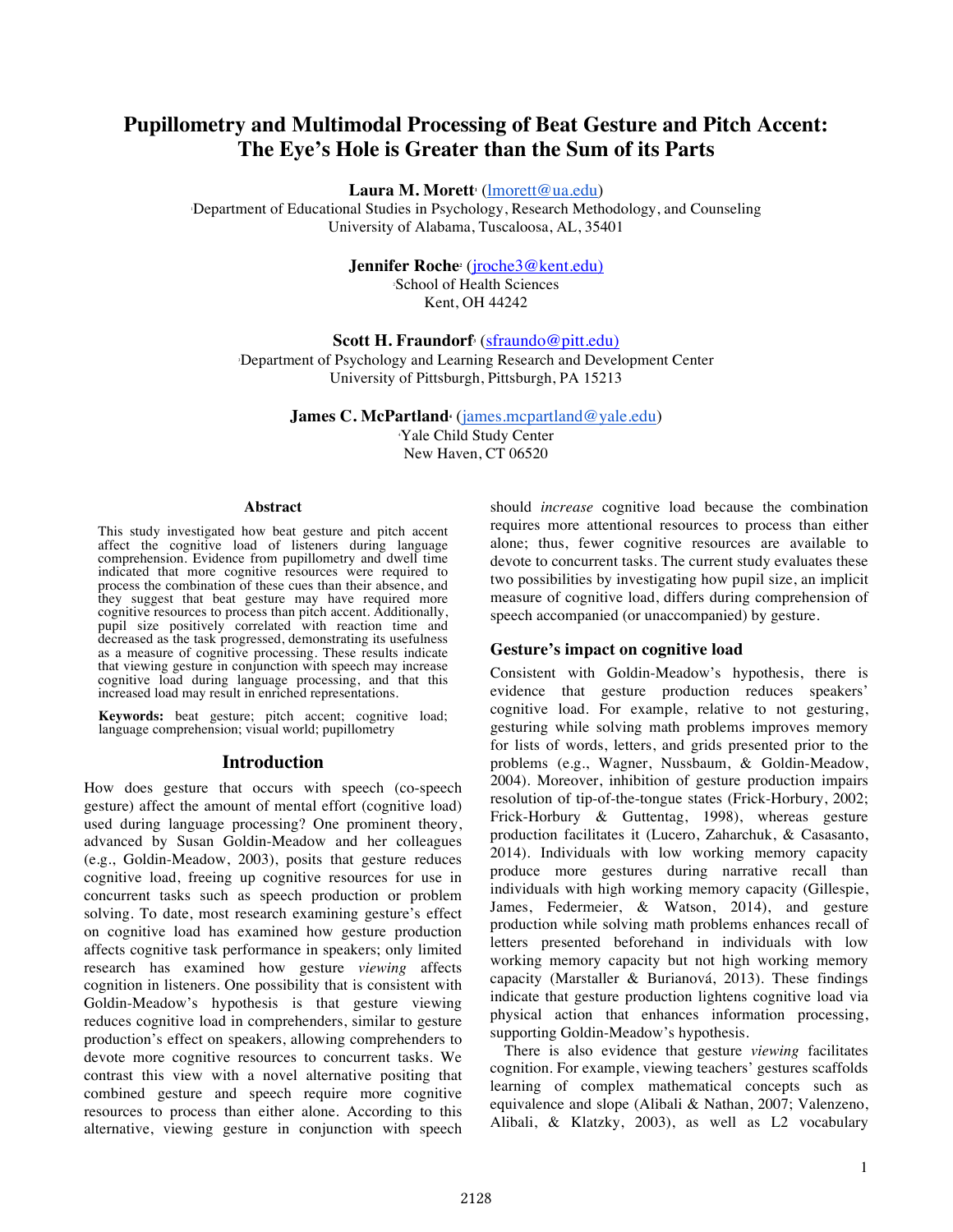(Lazaraton, 2004). Moreover, work in which participants memorize lists of words from their native language (Igualada, Esteve-Gilbert, & Prieto, 2017; So, Chen-Hui, & Wei-Shan, 2012) or a novel second language (Allen, 1995; Bergmann & Macedonia, 2013; Kelly, McDevitt, & Esch, 2009; Kushch, Igualada, & Prieto, 2018; Macedonia, Müller, & Friederici, 2010; K.M. Mayer et al., 2015; Porter, 2012; Tellier, 2008) indicates that viewing gesture enhances memory for words (see Krönke et al., 2013 and Rowe, R.D. Silverman, & Mullin, 2013, for exceptions). Because all of this work examines how gesture viewing affects learning and long-term memory, however, it is less clear how it affects cognitive load in particular. Thus, additional investigation of gesture viewing's impact on real-time processing is needed to determine how it affects comprehenders' cognitive load during language processing.

Mechanistically, theories such as Dual Coding (Paivio, 1991) and Multimedia Learning (R.E. Mayer, 2002) posit that visual and verbal information are processed via complementary channels. Thus, these theories predict that processing conceptually-related information by viewing gesture and hearing speech simultaneously should not increase comprehenders' cognitive load beyond that required to process either cue alone. An alternative, described by the Split-Attention Effect (R.E. Mayer & Moreno, 1998), is that processing simultaneous redundant visual and verbal information requires greater attentional resources than processing information in either form alone. If this hypothesis is correct, comprehenders' cognitive load should be increased by processing gesture and speech simultaneously because this task requires division of attention between the two modalities. In each case, the presence of both visual and verbal information might result in enriched representations over the long term, but the realtime consequences for cognitive processing would differ.

# **Cues to emphasis**

This study focuses on *beat gesture*, simple rhythmic body movements produced concurrently with speech. We examine beat gesture because, unlike other types of gesture, it has a singular purpose: to convey emphasis (McNeill, 1992; 2005). Beat gesture is closely related to pitch accent, a phonological construct that is realized acoustically as changes in the fundamental frequency, duration, and intensity of speech (Ladd, 1996): The timing of beat gesture is closely synchronized with the timing of pitch accent in production (Leonard & Cummins, 2011; Roustan & Dohen 2010), and words accompanied by beat gesture are more likely to be perceived as pitch accented than words unaccompanied by beat gesture (Krahmer & Swerts, 2007). Because beat gesture is closely related to pitch accent, it provides an opportunity to test whether providing similar information across modalities reduces or increases listeners' cognitive load during real-time language comprehension.

Unlike previous work examining gesture production's impact on cognitive load, which measured memory for lists of items unrelated to the main task, this study used pupil size (i.e., pupillometry) as its dependent variable. When other factors known to affect pupil size (e.g., luminance, attractiveness) are controlled, pupil size provides a direct, implicit, and real-time measure of attention and cognitive processing effort (Laeng, Sirois, & Gredeback, 2012). Thus, it is ideal for determining the cognitive load imposed by viewing gesture during language comprehension.

To our knowledge, this study is the first to use pupillometry to examine gesture's impact on cognitive load during language processing. Previous work has shown that listeners' pupil size decreases when processing sentences in which pitch accent is used contrastively (e.g., *Did Anne buy an umbrella? No,* Jenny *did.*), as opposed to sentences in which pitch accent is not used contrastively when it would be appropriate to do so (Zellin, Pannekamp, Toepel, & van der Meer, 2011). No such difference in pupil size was found for sentences with presentational pitch accent (e.g., *Who bought an umbrella?* Jenny *did.*), suggesting that contrastive pitch accent reduces comprehenders' cognitive load when used appropriately. This finding is consistent with work demonstrating that pupil size reflects the difficulty of interpreting other linguistic cues, such as connectives, during real-time sentence comprehension (Demberg & Sayeed, 2016). Moreover, it is consistent with work using other measures of processing, such as reaction time and grammaticality decisions, indicating that some linguistic structures and cues require more cognitive resources to process than others (Gibson, 1998; Lewis, Vashisth, & van Dyke, 2006; Wagers, Lau, & Phillips, 2009). In light of the close relationship between pitch accent and beat gesture, the findings of Zellin et al. (2011) suggest that pupillometry may be sensitive to gesture's impact on comprehenders' cognitive load during language processing, and thus should reflect the cognitive effort required to integrate gesture with speech.

To elucidate how beat gesture and pitch accent contribute to cognitive load individually and conjointly, we examined how pupil size differed when these cues were manipulated independently. To examine these processes in online reference resolution, we incorporated video stimuli into a visual world paradigm in which participants followed spoken instructions to interact with objects in a display. Similar tasks have been used successfully to examine how representational gesture is integrated with speech (L.B. Silverman, Bennetto, Campana, & Tanenhaus, 2010), how pitch accent affects sentence interpretation (Dahan, Tanenhaus, & Chambers, 2002; Ito & Speer, 2008; Watson, Tanenhaus, & Gunlogson, 2008), and how pitch accent affects cognitive load during language processing (Demberg & Sayeed, 2016). One possibility is that the combination of beat gesture and contrastive pitch accent recruits more cognitive resources than the absence of these cues. If this is the case, pupil size should be larger in trials with both beat gesture and contrastive pitch accent than in other trials. Additionally, we expected that pupil size would decrease over time and that increases in reaction time would predict increases in pupil size.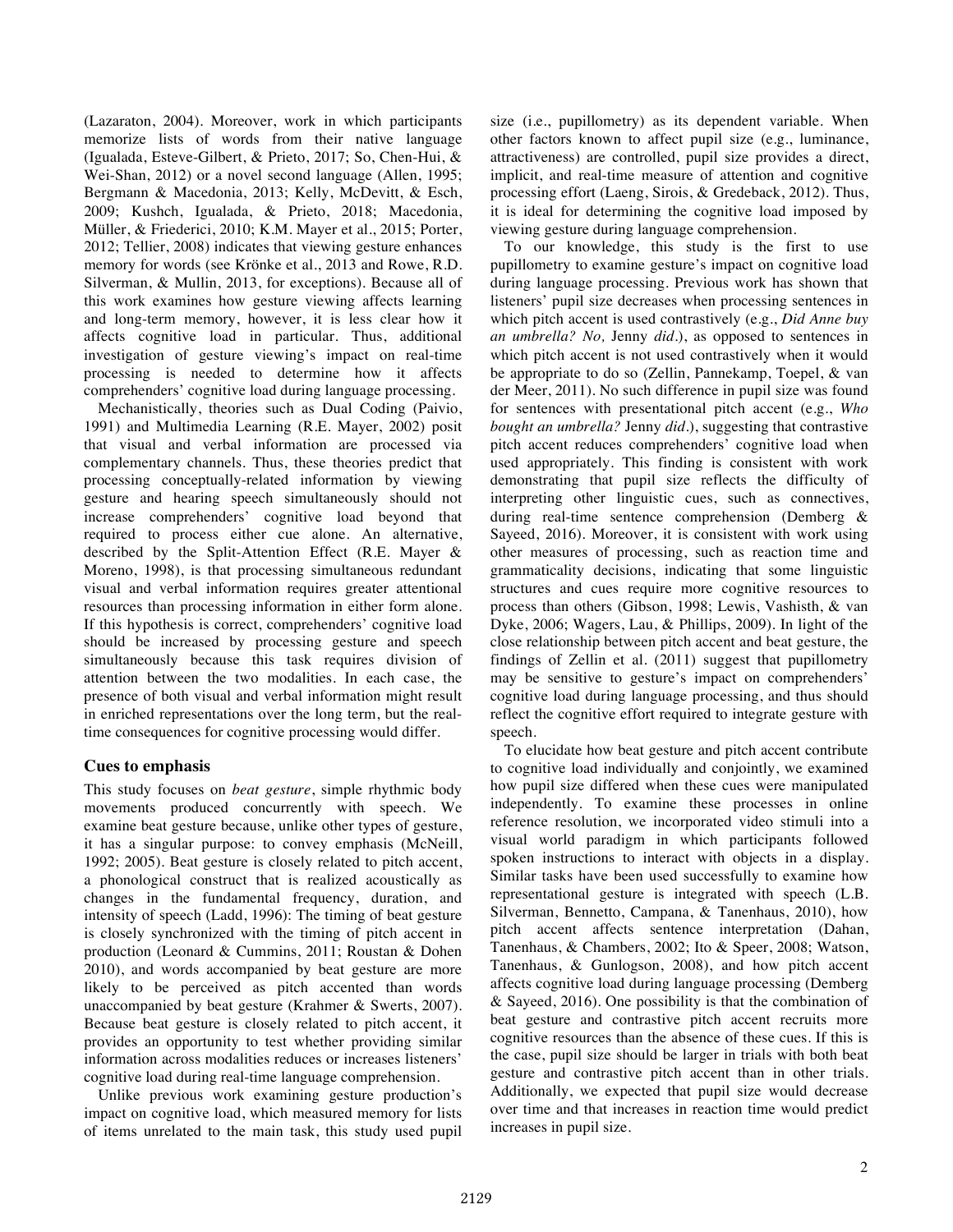# **Method**

# **Participants**

Forty adults were recruited from the New Haven community to participate in this study and a related electrophysiological study in return for \$25 compensation. All participants had normal hearing and normal or corrected-to-normal vision, and were not colorblind. Additionally, participants were screened for factors affecting pupil dilation (e.g., psychiatric and neurological disorders, drug consumption, medication).

# **Materials**

A total of 656 sentences conveying simple instructions were audio recorded for this study (see 1a-2b for examples). 16 of these sentences were used for practice trials, and 640 were used for experimental trials. For both practice and experimental sets, half of the sentences were context sentences (1a), in which both the adjective and the noun had standard presentational pitch accents (PPA, H\* in the ToBI system for intonational transcription of English; K. Silverman et al. 1992). The other half of the trials were continuation sentences, in which pitch accenting was manipulated on either the adjective or noun. Half of the continuation sentences were critical sentences, in which pitch accenting was manipulated on the adjective (2a), and half were filler sentences, in which pitch accenting was manipulated on the noun (2b). In critical sentences, the color adjective always differed from that of the preceding context sentence, and the noun was either the same or different, which was not pertinent to this analysis but was pertinent to another analysis. In half of the critical sentences, the adjective had contrastive pitch accenting (CPA; L+H\* in ToBI), and in the other half, the adjective had PPA. Adjectives with CPA and PPA were spliced into identical carrier sentences (in which the original adjectives had PPA) to control the acoustic realization of the rest of the sentence. Similar to critical sentences, in half of filler sentences, the noun had CPA, and in the other half, the noun had PPA. Filler sentences were not spliced because eye gaze data were not examined during them. Table 1 summarizes the experimental design.

- 1a. *Context:* Click on the blue triangle. 2a. *Critical:* Now click on the *red* triangle/square.
- 2b. *Filler:* Now click on the blue *square*/*triangle*.

840 videos of a model producing the sentences described above were recorded to accompany them. 40 of these videos were used for practice trials, and 800 were used for experimental trials. 336 of these videos, which accompanied context sentences, did not contain beat gestures. In the other 504 videos, which accompanied continuation sentences, beat gesture was either present or absent in conjunction with either the adjective or noun. Two videos were recorded to accompany each critical sentence. In one of these videos, beat gesture was present in conjunction with the adjective; in the other, beat gesture was absent. Each filler sentence

Table 1: Experimental design (excluding practice trials).

| Type     | Contrast  | Accent     | Gesture     | Trials |
|----------|-----------|------------|-------------|--------|
| Context  | N/A       | <b>PPA</b> | None        | 320    |
| Critical | Adj, both | <b>CPA</b> | <b>Beat</b> | 40     |
| Critical | Adj, both | <b>PPA</b> | <b>Beat</b> | 40     |
| Critical | Adj, both | <b>CPA</b> | None        | 40     |
| Critical | Adj, both | <b>PPA</b> | None        | 40     |
| Filler   | Noun      | <b>CPA</b> | <b>Beat</b> | 80     |
| Filler   | Neither   | <b>PPA</b> | None        | 80     |

was always paired with the same video. Filler videos were constructed to maintain the association between beat gesture and pitch accent present in natural speech, such that beat gesture appeared with the noun in videos accompanying sentences with a contrastive pitch accent on the noun, but beat gesture was absent in videos accompanying fillers without a contrastive pitch accent.

All videos were recorded separately from audio and were aligned temporally with audio in post-production. A total of 64 colored shapes (8 colors x 8 shapes) were created for use in arrays accompanying audio and video stimuli. During the experiment, videos were presented centrally with a circular mask, and shapes were positioned equidistant from the center of the screen in a square configuration (see Figure 1).

# **Procedure**

Before beginning the experimental task, participants were seated 55-56 cm from the screen (35° 55' 0.32" visual angle). Gaze was calibrated to within 0.5° of visual angle using 13 points of reference. Drift checks and recalibration were performed between experimental trial blocks.

At the beginning of the experimental task, participants were told that it tested their ability to follow instructions. Participants were instructed to respond to all instructions issued in the paradigm by clicking on the appropriate shape. In the event they clicked on the wrong shape, participants were instructed to click on the correct shape to proceed. All responses for critical experimental trials were correct.

To become familiar with the task, participants first completed a practice phase of 8 trials. Participants then proceeded to the experimental phase, which consisted of four blocks of 40 trials. In both phases, critical and filler



Figure 1: Schematic of screen configuration.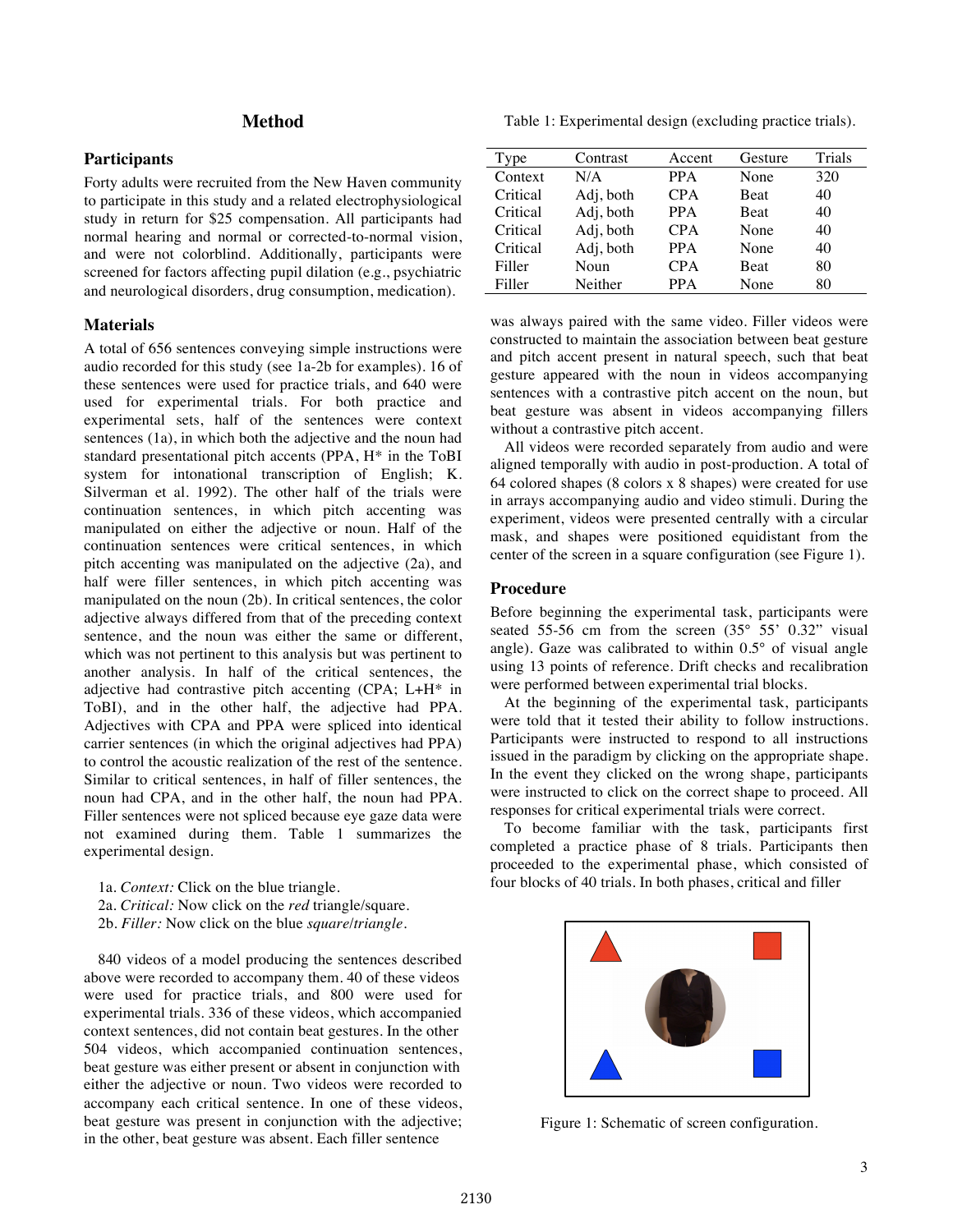trials were randomly intermixed. In each trial, an array of shapes appeared and a video began playing, and the context sentence was presented aurally after a 200 ms delay. This configuration ensured that the apex of the beat gesture occurred 200 ms prior to the onset of the corresponding word, which is consistent with the timing of gesture production relative to speech (Morrel-Samuels & Krauss, 1992) and perceptual biases for gesture relative to speech (Leonard & Cummins, 2011). Following a correct response, the video was replaced by a gray circular placeholder for 1000 ms while the array of shapes remained on screen. Subsequently, the sequence repeated with the continuation sentence and corresponding video. Following a correct response, the trial ended and, after a blank screen was displayed for 1000 ms, a new trial began. Gaze data was collected remotely from the right eye at a 500 Hz sampling rate using an EyeLink 1000 eyetracker. Additionally, response latency and accuracy data were collected.

# **Measures**

**Dwell Time** has been used as a measure of cognitive processing effort, with longer dwell times indicating greater effort (e.g., Ehrlich & Rayner, 1981; Rayner & Duffy, 1986). This measure refers to the average length of time the participant looks at particular interest areas—in this case, the gesture video and the target shape—as the participant hears the continuation sentence unfolding over time. This measure was used as a manipulation check, as it was expected that participants would look longer at the video because it was centrally-presented and dynamic.

**Pupil Size**, or pupillometry, is a measure that reflects nonvolitional cognitive processing effort and attention (Laeng, Sirois, & Gredeback, 2012). Because pupil size can be influenced by light levels, we kept the ambient light consistent across trials, standardized video luminance (0.34- 0.76 IRE), and counterbalanced shape arrays across trials to control for any differences in luminance. Pupil size was standardized because Eyelink's software measures pupil size variation in units derived from eye-to-camera distance rather than in standard units of measurement (e.g., mm).

#### **Results**

We used linear mixed effect models with the lme4 package in R to evaluate changes in dwell time (model 1: manipulation check), and pupillometry (model 2; find R scripts here: osf.io/fy6wp). Each model implemented the maximal random effect structure permitting model convergence, with participant included as the random effect.

**Model 1: Dwell Time Manipulation Check** evaluated differences in dwell time to two areas of interest: video and target shape location. This manipulation check was conducted to ensure that participants were attending to the gestures, as reflected in greater dwell times on the video. This model evaluated dwell time (DV) as a function of emphasis (Beat + CPA, Beat, CPA, No Emphasis), interest area (Video or Target Shape), and their interaction as fixed effects (marginal  $R<sup>2</sup> = .22$ , condition  $R<sup>2</sup> = .54$ ). A significant main effect of interest area indicated participants spent more time looking at Videos than Target Shapes,  $(B = .91, t = )$ 5.51,  $p \lt 0.001$ ). There was also a marginal difference between Beat + CPA and No Emphasis; participants spent marginally more time looking at Videos as well as Target Shapes when both beat gesture and CPA were present than when both of these cues were absent,  $(B = -0.06, t = -1.68, p)$  $= 0.09$ ). This suggests that more cognitive resources may be recruited to process the combination of beat gesture and CPA than neither cue to emphasis.<sup>2</sup> To further test this hypothesis, the next model evaluated changes in pupil size by emphasis, time, and reaction time.

**Model 2: Changes in Pupil Size** were evaluated by emphasis, time, and reaction time<sup>3</sup>. In this model, emphasis, time (trial), and reaction time were set as fixed effects (marginal  $R<sup>2</sup> = .02$ ; conditional  $R<sup>2</sup> = .84$ ). The results indicated that pupil size was larger in trials with beat gesture and CPA relative to trials with neither of these cues ( $B =$ 0.02,  $t = -2.40$ ,  $p = .02$ ), and marginally larger relative to trials with CPA but no beat gesture  $(B = 0.01, t = 1.85, p = 1.00)$ .06; see Table 2 for descriptive statistics). Additionally, pupil size decreased over time ( $B = -0.04$ ,  $t = -15.67$ ,  $p <$ .001), and reaction time was longer in trials with larger pupil size  $(B = 0.01, t = 3.41, p < .001)$ .

### **Discussion**

Consistent with our predictions, both viewing beat gesture and hearing pitch accent increased listeners' cognitive load, as evidenced by marginally longer dwell time and larger pupil size. Of the two cues, beat gesture appeared to be the larger contributor, given that pupil size was marginally larger for the combination of beat gesture and CPA relative

Table 2: Mean (standard deviation) pupil size by emphasis. Difference from Beat + CPA:  $^*p \ge .05$ ;  $^*p \ge .09$ 

| Emphasis     | Pupil Size                  |
|--------------|-----------------------------|
| $Beat + CPA$ | 274.95 (88.47)              |
| <b>Beat</b>  | 273.55 (88.45)              |
| <b>CPA</b>   | 271.48 (86.04) <sup>†</sup> |
| No Emphasis  | 269.53 (88.21)*             |

 <sup>2</sup> Because this effect was found for looks to the target shape as well as the video and was not found for beat gesture alone, it is unlikely that it is driven solely by the motion associated with beat gesture.<br> $\frac{3}{2}$  Reaction time was evaluated because it is another measure

 <sup>1</sup> As reported by Hayes and Petrov (2017), Eyelink Dataviewer software calculates pupil size to "form a ratio scale that is layoutdependent of proportionality to millimeters" (p. 5).

sometimes used to measure cognitive load (Barrouillet et al., 2007). Additionally, reaction time was independently evaluated and produced no significant effects of emphasis type.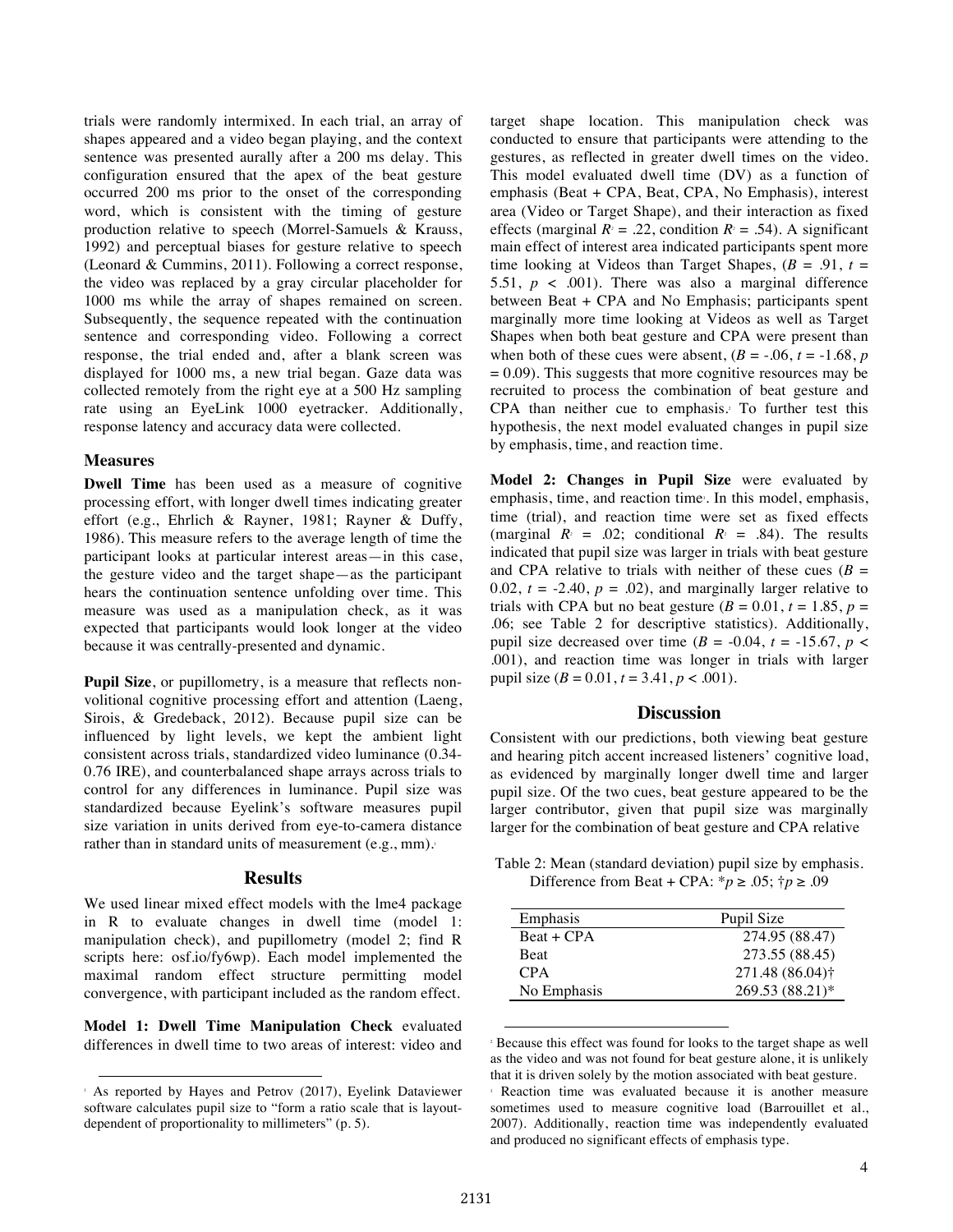to CPA alone, and that there was no difference in pupil size between the combination of beat gesture and CPA and beat gesture alone.

Considered together, these results suggest that emphasis conveyed via both beat gesture and contrastive pitch accent requires more cognitive resources to process than emphasis conveyed via CPA alone. This finding is consistent with the Split-Attention Effect (Mayer & Moreno, 1998), suggesting that simultaneous occurrence of cues to emphasis in the visual and verbal modalities may initially tax listeners' cognitive resources, increasing cognitive load relative to either type of cue alone. Importantly, previous work demonstrates superior memory for verbal information accompanied by both beat gesture and CPA relative to information accompanied only by contrastive pitch accent when both cues are present in some cases, but not others (Kushch & Prieto, 2016; Morett & Fraundorf, 2016). Thus, the additional cognitive resources necessary to process both beat gesture and CPA may result in enriched memory traces, consistent with the predictions of Dual Coding and Multimedia Learning Theories and "Desirable Difficulty" theories of memory (e.g., Schmidt & Bjork, 1992).

Notably, this study was the first to use pupillometry to examine how viewing gesture affects listeners' cognitive load during real-time language comprehension. The results indicate that changes in pupil size provide a reliable measure of processing effort, given that pupil size and reaction time were positively related (i.e., longer reaction time was associated with increased pupil size). Furthermore, as the task progressed, pupil size decreased, suggesting that cognitive processing increased in efficiency with repetition. Considered in conjunction with the findings of other work using pupillometry to examine variation in cognitive load during language processing (Demberg & Sayeed, 2016; Zellin et al., 2011), this work demonstrates that pupillometry provides insight into the use of cognitive resources during real-time gesture-speech integration.

# **Acknowledgements**

This research was funded by a Hilibrand Postdoctoral Fellowship to L.M.M and NIMH R01 MH107426 to J.C.M. The authors thank Talena Day, Kathryn McNaughton, and Zachary Williams for their help with data collection.

# **References**

- Alibali, M. W., & Nathan, M. J. (2007). Teachers' gestures as a means of scaffolding students' understanding: Evidence from an early algebra lesson. *Video Research in the Learning Sciences*, 349-365.
- Allen, L. Q. (1995). The effects of emblematic gestures on the development and access of mental representations of French expressions. *The Modern Language Journal, 79,*  521–529.
- Barrouillet, P., Bernardin, S., Portrat, S., Vergauwe, E., & Camos, V. (2007). Time and cognitive load in working memory. *Journal of Experimental Psychology: Learning, Memory, and Cognition*, *33*(3), 570.
- Bergmann, K., & Macedonia, M. (2013). A virtual agent as vocabulary trainer: iconic gestures help to improve learners' memory performance. In R. Aylett, B. Krenn, C. Pelachaud, & H. Shimodaira (Eds.), *International Workshop on Intelligent Virtual Agents: IVA 2013* (pp. 139-148). Berlin: Springer.
- Dahan, D., Tanenhaus, M. K., & Chambers, C. G. (2002). Accent and reference resolution in spoken-language comprehension. *Journal of Memory and Language, 47,* 292-314.
- Demberg, V., & Sayeed, A. (2016). The frequency of rapid pupil dilations as a measure of linguistic processing difficulty. *PLOS One, 11,* e0146194.
- Ehrlich, S. F., & Rayner, K. (1981). Contextual effects on word perception and eye movements during reading. *Journal of Verbal Learning and Verbal Behavior*, *20*, 641-655.
- Roustan, B., & Dohen, M. (2010). Co-production of contrastive prosodic focus and manual gestures: temporal coordination and effects on the acoustic and articulatory correlates of focus. In *Speech Prosody 2010*. Chicago: International Speech Communication Association.
- Frick-Horbury, D. (2002). The use of hand gestures as selfgenerated cues for recall of verbally associated targets. *The American Journal of Psychology, 115,* 1–20.
- Frick-Horbury, D., & Guttentag, R. E. (1998). The effects of restricting hand gesture production on lexical retrieval and free recall. *The American Journal of Psychology, 111,*  43–62.
- Gibson, E. (1998). Linguistic complexity: Locality of syntactic dependencies. *Cognition, 68,* 1-76.
- Gillespie, M., James, A. N., Federmeier, K. D., & Watson, D. G. (2014). Verbal working memory predicts co-speech gesture: Evidence from individual differences. *Cognition, 132,* 174-180.
- Goldin-Meadow, S. (2003). *Hearing gesture: How our hands help us think.* Cambridge, MA: Harvard University Press.
- Hayes, T. R., & Petrov, A. A. (2016). Mapping and correcting the influence of gaze position on pupil size measurements. *Behavior Research Methods*, *48*, 510-527.
- Igualada, A., Esteve-Gibert, N., & Prieto, P. (2017). Beat gestures improve word recall in 3-to 5-year-old children. *Journal of Experimental Child Psychology*, *156*, 99–112.
- Ito, K., & Speer, S. R. (2008). Anticipatory effects of intonation: Eye movements during instructed visual search. *Journal of Memory and Language, 58,* 541-573.
- Krahmer, E., & Swerts, M. (2007). The effects of visual beats on prosodic prominence: acoustic analyses, auditory perception and visual perception. *Journal of Memory and Language*, *57*, 396–414.
- Krönke, K. M., Mueller, K., Friederici, A. D., & Obrig, H. (2013). Learning by doing? The effect of gestures on implicit retrieval of newly acquired words. *Cortex, 49,*  2553-2568.
- Kushch, O., & Prieto, P. (2016). The effects of pitch accentuation and beat gestures on information recall in